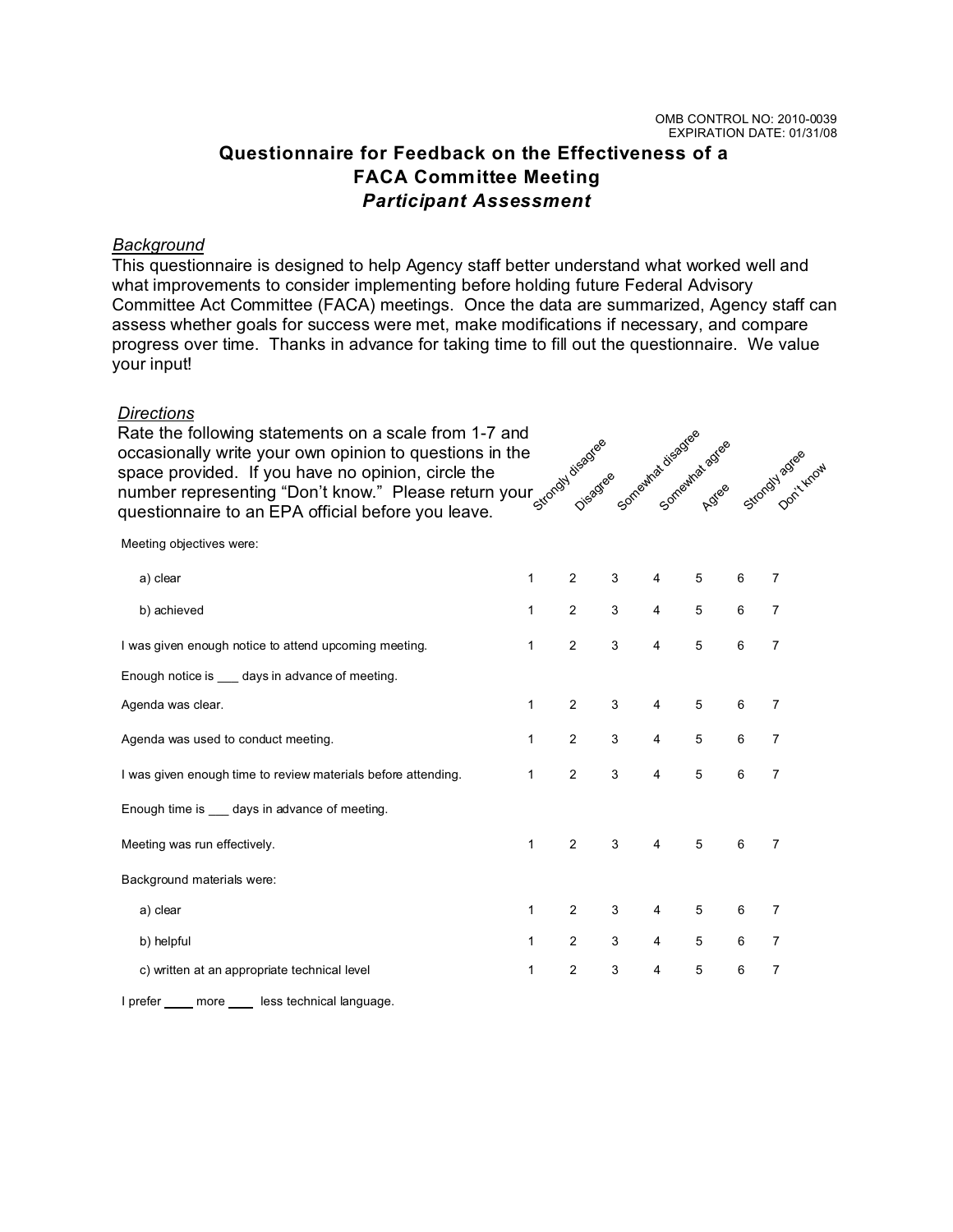|                                                                  |   |                |   | Sitonay Jiegds & Something disadjee Adee |   |   | Stordy agreement |
|------------------------------------------------------------------|---|----------------|---|------------------------------------------|---|---|------------------|
| Staff support was:                                               |   |                |   |                                          |   |   |                  |
| a) helpful                                                       | 1 | $\overline{2}$ | 3 | 4                                        | 5 | 6 | $\overline{7}$   |
| b) courteous                                                     | 1 | $\overline{2}$ | 3 | $\overline{4}$                           | 5 | 6 | $\overline{7}$   |
| c) accessible                                                    | 1 | 2              | 3 | $\overline{4}$                           | 5 | 6 | $\overline{7}$   |
| d) knowledgeable                                                 | 1 | $\overline{2}$ | 3 | 4                                        | 5 | 6 | $\overline{7}$   |
| Meeting time was convenient.                                     | 1 | $\overline{2}$ | 3 | 4                                        | 5 | 6 | $\overline{7}$   |
| Meeting location was comfortable.                                | 1 | $\overline{2}$ | 3 | 4                                        | 5 | 6 | $\overline{7}$   |
| Meeting length was appropriate.                                  | 1 | $\overline{2}$ | 3 | 4                                        | 5 | 6 | $\overline{7}$   |
| Participants could express their points of view and<br>be heard. | 1 | $\overline{2}$ | 3 | 4                                        | 5 | 6 | $\overline{7}$   |
| Participation in meeting was worthwhile.                         | 1 | $\overline{2}$ | 3 | 4                                        | 5 | 6 | 7                |

Please provide any comments or suggestions for improving the next FACA meeting:

Please indicate which group you represent:

neighborhood group

 $\overline{a}$ 

- local non-profit organization (not including local neighborhood non-profit groups)
- national environmental organization
- business or industry or trade association
- state or tribal or local government
- **federal government**
- \_\_\_\_\_\_\_\_other (please specify)\_\_\_\_\_\_\_\_\_\_\_\_
	- no organizational affiliation (e.g., interested local resident)

## **Please return your completed questionnaire to an EPA official before you leave. Thank you.**

**Burden Statement**: The annual public reporting and recordkeeping burden for this collection of information is estimated to average 0.158 hours per response. Burden means the total time, effort, or financial resources expended by persons to generate, maintain, retain, or disclose or provide information to or for a Federal agency. This includes the time needed to review instructions;